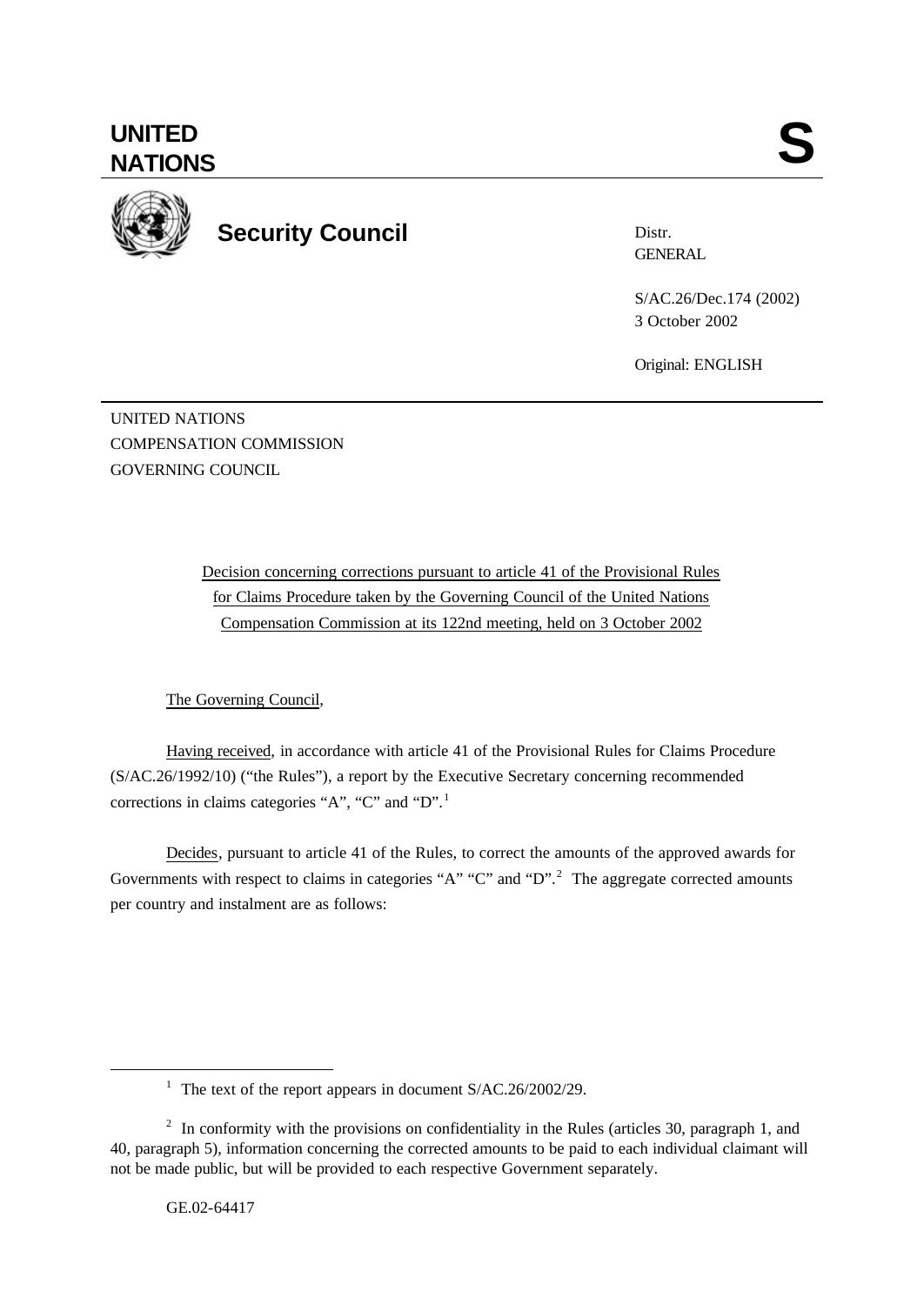Page 2

| Country                   | Previous total award (USD) | Corrected total award (USD) |
|---------------------------|----------------------------|-----------------------------|
| Bahrain                   | 83,500.00                  | 86,500.00                   |
| Pakistan                  | 12,102,500.00              | 12,106,500.00               |
| <b>Russian Federation</b> | 2,884,000.00               | 2,912,000.00                |

## Table 1. First instalment category "A" claims corrections

# Table 2. Second instalment category "A" claims corrections

| `ountry | Previous total award (USD) | Corrected total award (USD) |
|---------|----------------------------|-----------------------------|
| Bahrain | 54.500.00                  | 60,500.00                   |

# Table 3. Fourth instalment category "A" claims corrections

| Country                   | Previous total award (USD) | Corrected total award (USD) |
|---------------------------|----------------------------|-----------------------------|
| Egypt                     | 207,341,000.00             | 207,343,500.00              |
| Philippines               | 30,260,500.00              | 30,264,500.00               |
| <b>Russian Federation</b> | 8,992,000.00               | 9,016,000.00                |
| Yemen                     | 25,540,000.00              | 25,547,500.00               |

## Table 4. Fifth instalment category "A" claims corrections

| <b>Country</b>            | Previous total award (USD) | Corrected total award (USD) |
|---------------------------|----------------------------|-----------------------------|
| Pakistan                  | 22,945,000.00              | 22,947,500.00               |
| <b>Russian Federation</b> | 8,324,000.00               | 8,332,000.00                |
| Yemen                     | 29,045,000.00              | 29,087,000.00               |

# Table 5. Sixth instalment category "A" claims corrections

| <b>Country</b>            | Previous total award (USD) | Corrected total award (USD) |
|---------------------------|----------------------------|-----------------------------|
| France                    | 20,500.00                  | 23,000.00                   |
| Philippines               | 60,717,500.00              | 60,720,000.00               |
| <b>Russian Federation</b> | 3,416,000.00               | 3,432,000.00                |
| Yemen                     | 1,860,000.00               | 1,861,500.00                |

## Table 6. Third instalment category "C" claims corrections

| Country | Previous total award (USD) | Corrected total award (USD) |
|---------|----------------------------|-----------------------------|
| Egypt   | 116,453,150.51             | 116,473,789.96              |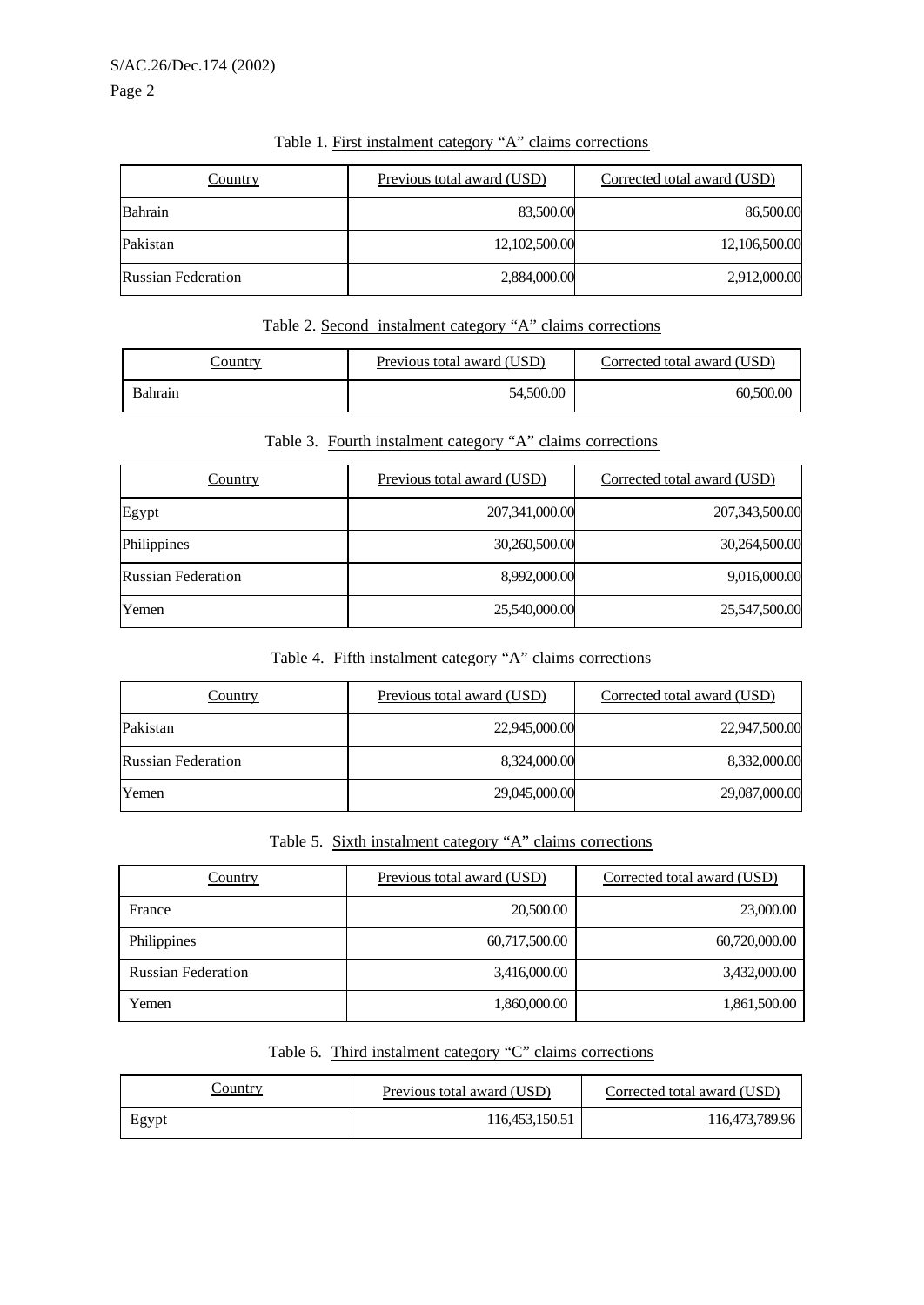# Page 3

| Country | Previous total award (USD) | Corrected total award (USD) |
|---------|----------------------------|-----------------------------|
| France  | 511.527.04                 | 516,527.04                  |

#### Table 7. Fourth instalment category "C" claims corrections

#### Table 8. Fifth instalment category "C" claims corrections

| Country | Previous total award (USD) | Corrected total award (USD) |
|---------|----------------------------|-----------------------------|
| Egypt   | 86,209,828.72              | 86,211,464.72               |

#### Table 9. Sixth instalment category "C" claims corrections

| Country | Previous total award (USD) | Corrected total award (USD) |
|---------|----------------------------|-----------------------------|
| India   | 104,963,786.34             | 104,957,696.37              |

## Table 10. Seventh instalment category "C" claims corrections

| Country | Previous total award (USD) | Corrected total award (USD) |
|---------|----------------------------|-----------------------------|
| Jordan  | 283,073,150.21             | 283, 103, 940. 87           |
| Kuwait  | 788,925,463.29             | 788,920,463.29              |

## Table 11. First instalment, part one, category "D" claims corrections

| Country | Previous total award (USD) | Corrected total award (USD) |
|---------|----------------------------|-----------------------------|
| ∴anada  | 293,950.74                 | 298,278.08                  |

## Table 12. Fourth instalment, part one, category "D" claims corrections

| Jountry | Previous total award (USD) | Corrected total award (USD) |
|---------|----------------------------|-----------------------------|
| Jordan  | .863,840.34                | .871.210.59                 |

#### Table 13. Fifth instalment category "D" claims corrections

| .`ountry | Previous total award (USD) | Corrected total award (USD) |
|----------|----------------------------|-----------------------------|
| India    | 5,116,504.16               | 5.192.628.76                |

# Table 14. Thirteenth instalment category "D" claims corrections

| <b>Country</b> | Previous total award (USD) | Corrected total award (USD) |
|----------------|----------------------------|-----------------------------|
| Israel         | 1,267,545.45               | 1,409,654.21                |
| Jordan         | 3,569,233.86               | 3,765,666.86                |
| Kuwait         | 133,816,710.34             | 133,791,333.34              |

Decides also that, based on the above corrections, the corrected total awards by instalment are as follows: